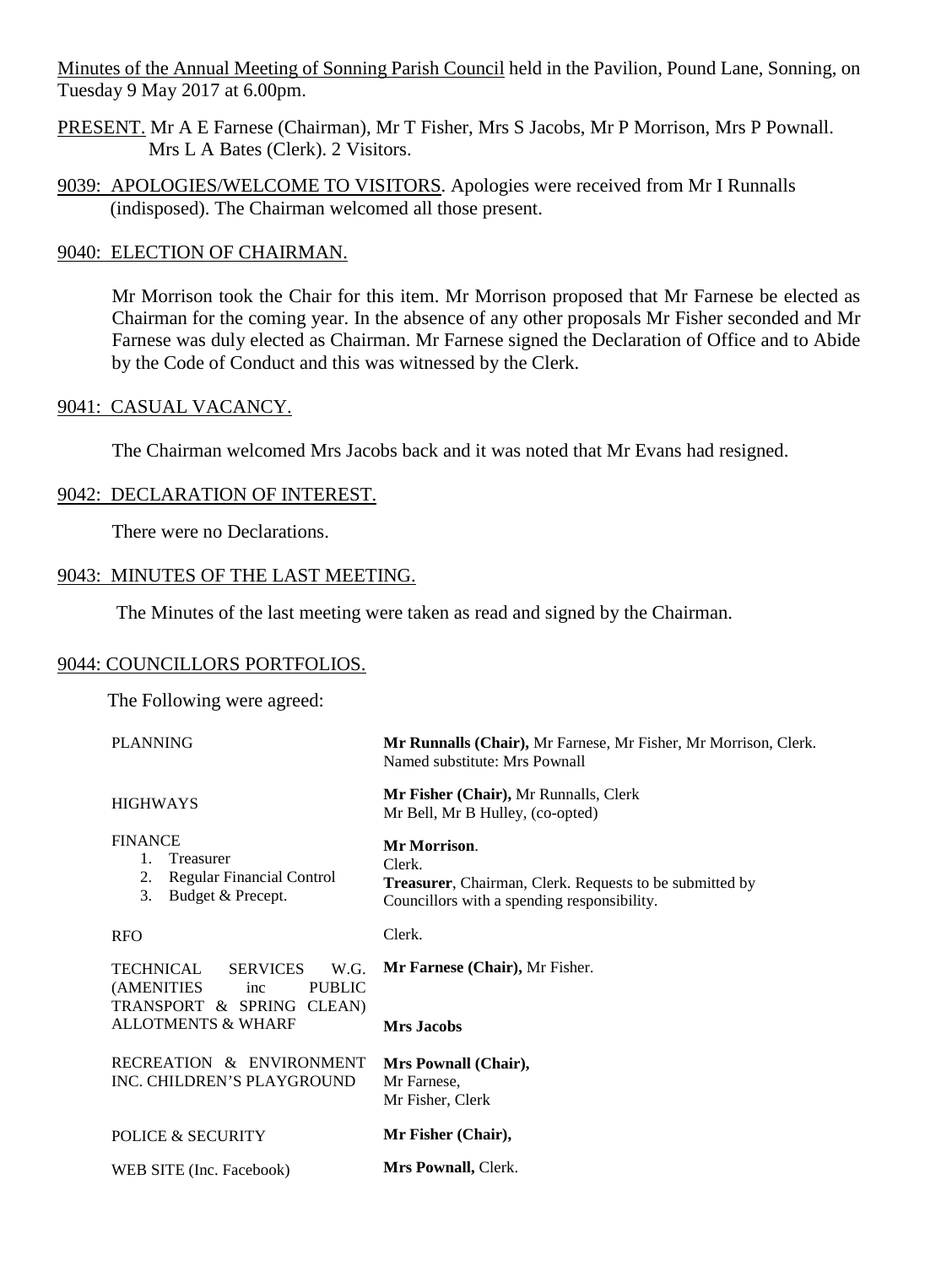# 9045: APPOINTMENT TO OUTSIDE BODIES.

| <b>ALMSHOUSE TRUST</b>       |            |                                  | Mr Parker (from Feb '09)          |  |
|------------------------------|------------|----------------------------------|-----------------------------------|--|
|                              |            | SONNING & DISTRICT WELFARE TRUST | Mrs Baldwin (ongoing)             |  |
|                              |            | SONNING EDUCATIONAL FOUNDATION   | Mrs Baldwin (ongoing)             |  |
| <b>PEARSON</b>               | HALL THE T |                                  | MANAGEMENT Mrs Robinson (Ongoing) |  |
| <b>COMMITTEE</b>             |            |                                  |                                   |  |
| SONNING TWINNING ASSOCIATION |            | Chairman (ex-officio)            |                                   |  |
| FIRE BRIGADE TRUST           |            | Chairman (ex-officio)            |                                   |  |

#### 9046: CORRESPONDENCE

Invitation to attend Tarmac Information Day 20 May. This was to provide local people with information about the various stages of extraction over the next 12 years and plans for restoration following completion of the extraction period.

Police and Crime Commissioner. The Commissioner had announced a new website to support victims of crime.

Sonning C of E. The School were advertising for a Site Coordinator.

### 9047: PLANNING.

Report. The Chairman said that no repairs had been undertaken on the damage to the Bridge. The Clerk would chase Ed Day. The Chairman said that the increased flow of water due to the Archimedes Screw installed in Sonning Eye had resulted in a boat being damaged.

**The following applications were on going**)**:** Reading Blue Coat School Sonning Lane (152342- F/2014/2319) split decision: Holme Park Farm House, Holme Park Farm Lane (153218): Willowmere Bath Road (170093): Readingensians (170580). 33 West Drive (170661): 2 The Mews (170807): Grove Cottage (170816): Grove Cottage (170817): 12a South Drive (170815): 3 The High Street (170823): Pavilion Holme Park (170964): Charfield Cottage (170895): Inniscarra Holmemoor Drive (170892): August Field (170894): Estoril 9 Old Bath Road (171053).

**The following applications had been approved**: West Drive (161363): RBCS (170118): The Old School House (170184): 11 Glebe Lane (170575): Fairlawn Thames Street (170550: St. Andrews Church Thames Street (170562: Grove Cottage (170732).

**The following applications had been refused**. No applications had been refused.

**The following applications had been withdrawn.** Land Adjacent to Manor House Thames Street (170301: Pool Court Thames Street (170473):

**The following new applications had been received.** Land Adjacent (to West) of Orchard Lodge Sonning Eye (171201). Consultation from South Oxfordshire District Council for the following proposal: Temporary (one year) use of land as off-site car park for the Great House Hotel.

### 9048: CONSERVATION AREA ASSESSMENT.

There had been no call in and the CAA had become effective on 19 April. Giles Stephens was seeking additional prices for printing.

### 9049: QUESTIONS FOR BOROUGH COUNCILLOR.

In the absence of Cllr Haines there were no questions

### 9050: PARISHIONER QUESTIONS

.

There were no questions.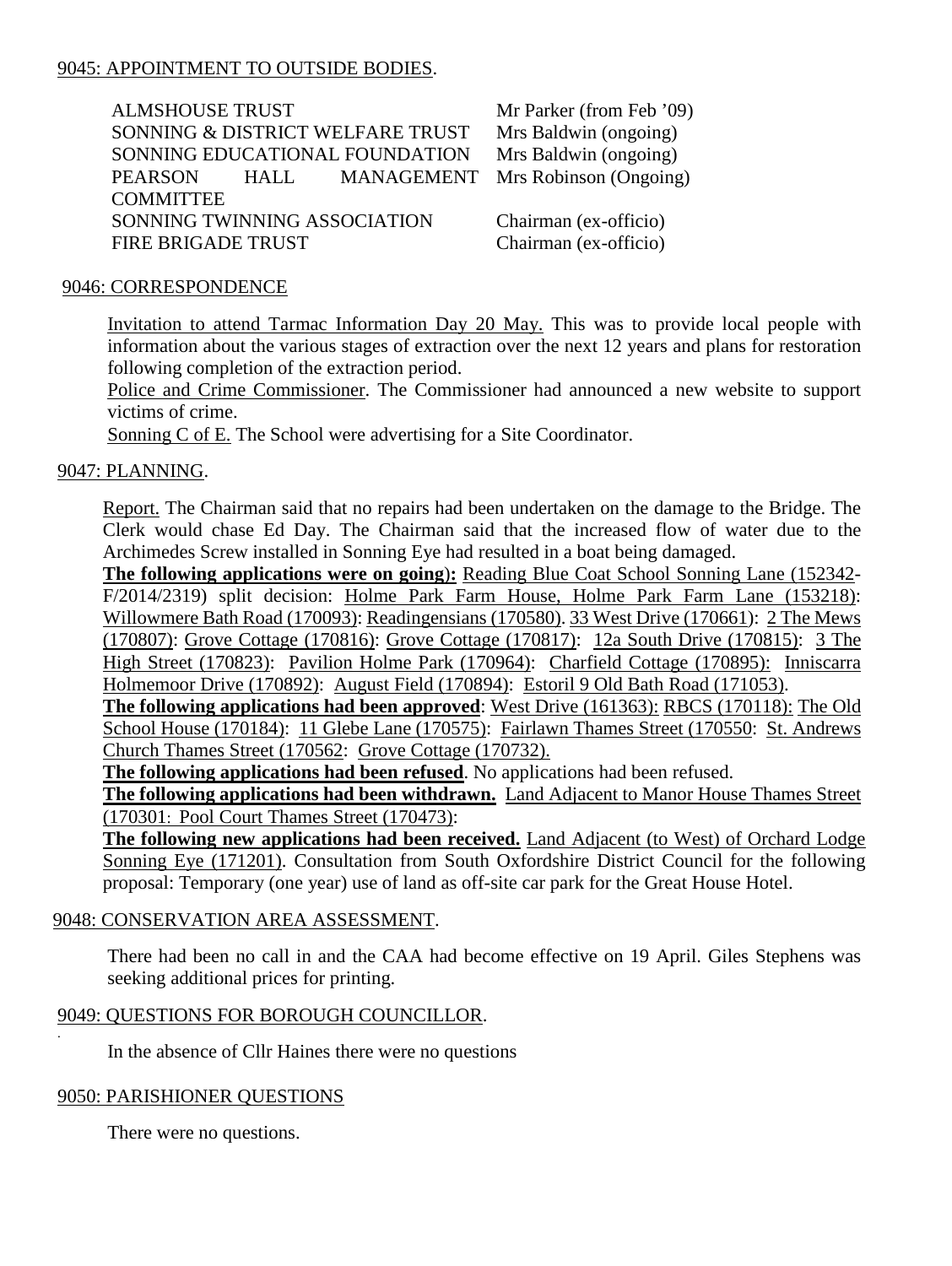### 9051: FINANCE.

- a) Report. The Clerk had prepared a report which was noted.
- b) Receipts and Payments 2016/17. Mr Morrison had prepared the figures and explained that the main difference between 2015/16 and 2016/17 was the CIL receipt. It was noted that there this could only be spent on capital items. Mr Morrison proposed adopting the accounts, Mr Fisher seconded and this was unanimously approved
- c) Payment of Accounts. Mr Morrison proposed and Mr Fisher seconded making the following payments and these were unanimously approved.

| Date        | Cha | Name     | Service item     | Gross  | <b>VAT</b> | <b>Net</b> | Committee     | Sub-Comm.    |
|-------------|-----|----------|------------------|--------|------------|------------|---------------|--------------|
| 18 April 17 | DD  | Electric | St. Light Energy | 479.32 | 21.82      | 456.50     | HIGH & LIGHT. | Light energy |
|             |     |          | <b>Total</b>     | 479.32 | 21.82      | 456.50     |               |              |

.

|  | PAYMENT OF ACCOUNTS MAY '17 (1 TO 30 APRIL) |  |  |
|--|---------------------------------------------|--|--|
|  |                                             |  |  |

- d) Purchase of New Lock. Mr Fisher said that the SID came with clips but they not secure enough to ensure the security of the SID. Mr Fisher had therefore purchased a lock and chain at a cost of £43.86. Mr Morrison proposed the payment, the Chairman seconded and this was unanimously approved. The Chairman said there had been favourable comments following the installation of the SID in Pound Lane.
- e) Hire of Skip. The SCC wished to clear up the compound and had asked if SPC would pay half the skip hire of £380. The Chairman proposed spending £190 on the skip, Mr Morrison seconded and this was unanimously approved.
- f) CIL Allocation. WBC had asked if SPC would contribute their CIL allocation towards electronic signs on the A4. The Clerk would respond to say that the SPC CIL had already been allocated to new lights, the mini SID and the new pavilion.

# 9052: HIGHWAYS.

Withdrawal of School Crossing Patrol. The Chairman said that the C of E Primary School business manager had made enquiries about employing the crossing patroller. WBC had replied that their insurance would cover them employing the crossing patroller providing that they had carried out a full and satisfactory risk assessment, had a satisfactory management system in place and had provided adequate training and all necessary equipment, then they would be covered by their insurance. The School wished to progress this with WBC highways and asked how much SPC would contribute to the scheme. In the meantime the Chairman and Clerk would draft a letter objecting to the decision to dispose of the crossing patroller.

Parents parking in Pound Lane. Mr Fisher had been asked by the crossing patroller if the parents could be persuaded not to park either side of the crossing, as this reduced her sightlines. Mr Fisher had taken a photo to illustrate the problem. Mr Fisher agreed to ask the head Teacher if he could discuss this with parents.

Speed Indicator. Mr Fisher said that he and Mr Lydiard had installed the mini SID in Pound Lane near the school and it was working well. Once the battery needed to be changed he could download the data that had been collected up to that time. Mr Fisher had undergone training with the police speed watch team and they would be interested in seeing the data from Sonning. The police had reiterated that a 20 mph zone should be self-policing.

Speed/Lorry Watch. The new speed indicator provided similar information as Speed Watch but volunteers wanted to carry out a Speed Watch. Mrs Jacobs said that a number of heavy vehicles were driving through Sonning. In order to ascertain if these were overweight Mr Fisher would meet up with Mrs Jacobs in a convenient position near the bridge.